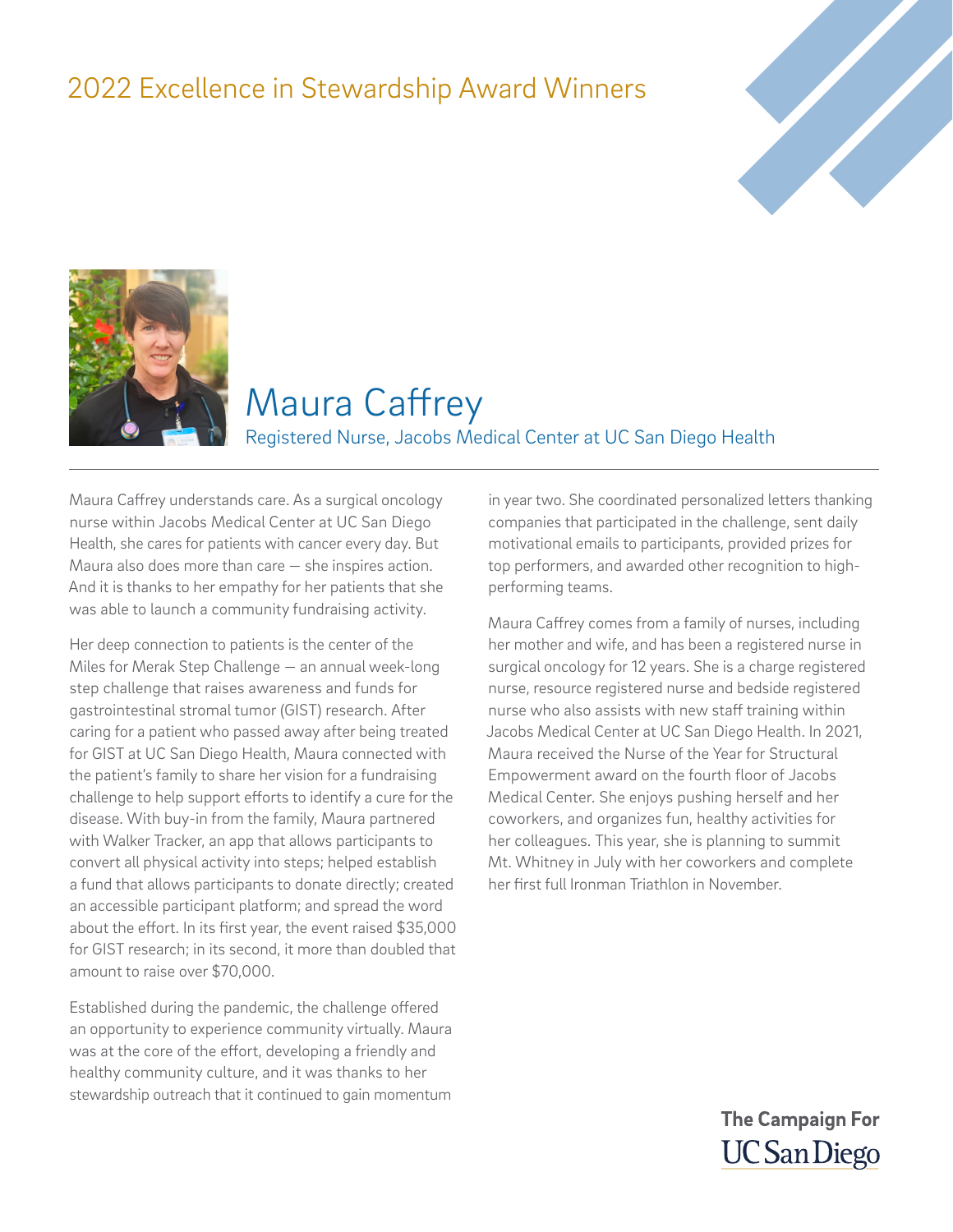### 2022 Excellence in Stewardship Award Winners





## Andrew McCulloch

Shu Chien Chancellor's Endowed Chair in Engineering and Medicine Director, Institute of Engineering in Medicine Director, Wu Tsai Human Performance Alliance at UC San Diego Director, HHMI-NIBIB Interfaces Graduate Training Program

Andrew McCulloch has a gift for showing impact. As the director for UC San Diego's Institute for Engineering in Medicine, Distinguished Professor of Bioengineering and Medicine, and Shu Chien Chancellor's Endowed Chair in Engineering and Medicine, he is committed to sharing the institute's success over the last decade with donors and the community — from hosting virtual roadshows that highlight innovative research to facilitating ongoing relationships with philanthropists.

The COVID-19 pandemic allowed Professor McCulloch to shine a light on donor stewardship in novel ways. As collaborative teams of engineers and physicians mobilized new resources to address the challenges of the pandemic, including new ventilator solutions, digital health tracking and better diagnostics, Professor McCulloch coordinated comprehensive donor communications. He shared project milestones and progress with top-level supporters in real time, but also developed positive relationships that provided insight into stewardship and impact expectations.

Professor McCulloch's donor-centric approach and thoughtful understanding of philanthropy has also resulted in support for some of UC San Diego's most ambitious collaborative projects. By starting with impact, he was able to craft a vision for an interdisciplinary scientific alliance that aims to transform human health on a global scale through the discovery and translation of the biological principles underlying human performance: the Wu Tsai Human Performance Alliance. Now that the alliance

has been established, Professor McCulloch continues to engage philanthropic leaders as partners in developing the transformational impact of the research happening there.

Perhaps even more significant than Professor McCulloch's thoughtful approach to donor relations is his willingness and ability to connect people. Whether he is uniting researchers from across UC San Diego — or indeed, across institutions — or connecting donors with researchers who are advancing projects that align with donor interests, Professor McCulloch's involvement in philanthropic relationships has a campus-wide impact.

Professor McCulloch is a Distinguished Professor of bioengineering and medicine. He received his undergraduate degree and doctorate in engineering science from the University of Auckland and joined UC San Diego in 1987. He serves as a member of the Qualcomm Institute, senior fellow of the San Diego Supercomputer Center, and leader of the Wu-Tsai Human Performance Alliance at UC San Diego. In addition to his professional awards and service in professional societies and journals, Professor McCulloch's research uses multiscale engineering approaches to help understand, diagnose and treat heart diseases and to understand the biological principles underlying human athletic performance.